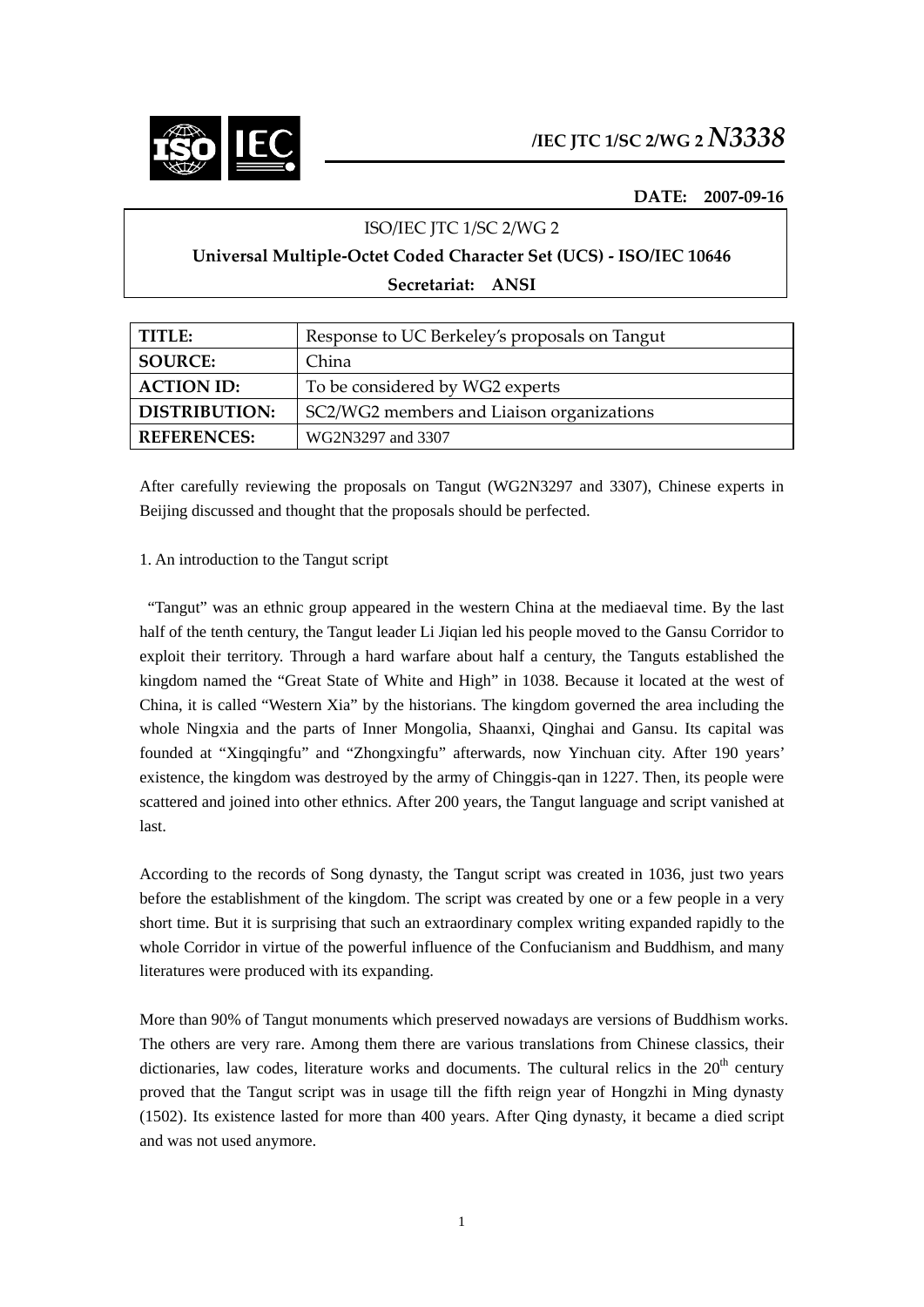The Tanguts were affected in a long period by the Chinese culture at the beginning of their kingdom, so they created their writing system based on the Chinese characters. It is said that Tangut script is "looked like Chinese, but incognizant". The reason is that the creator of Tangut script borrowed the basic strokes of the Chinese but changed their forms. The Tangut script looks much more complicated than Chinese. There are some 6000 Tangut characters discovered so far.

#### 2. Glyphs and font of Tangut for ISO/IEC 10646

What is a standard proposal of the Tangut script? We do not want to discuss the problems on computer technology, but on the academic Tangutology . What is the most important is the precision of the form of the Tangut characters. Then based on the precise form of those characters, we can get a set of scientific codes and reasonable compositor, especially used in publishing practice.

We can see from the practice of the design of a Tangut script repertoire in the recent ten years that the technical problems now can be resolved easily. So how to resolve the academic problems becomes the key to a successful design of a repertoire. And the most important standard to value a repertoire is the deltoid precision. The strokes of Tangut script are heavy and complicated. Some characters are very similar to each other. There are only a little difference between them. It requires a long time of systematic study to learn the differences of them. We can't assume that all academic problems will be resolved just by a ready character list. And in the process of dealing with the characters by computer, the attitude will bring some warps of transcription. The computer technicians without those knowledge can't detect these errors at all. So the joining by the Tangutologists holds the balance in the process. A repertoire which is built not only by computer technicians but also by Tangutologists will be of high quality. But a repertoire built just by technicians are always criticized.

According to the actual status, it is unpractical to establish a repertoire of 100% preciseness merely based on the computer technique. In the 200 years history of Xixia kingdom, there are not any works of the script criterion. Naturally, no orthographical documents are preserved. So we have not a set of scientific determinate standard to judge which of the characters are right. Most of the judgments remains to be solved by Tangutologists in future.

Let's assume what will happen if one person writes the same character for ten times? It is sure that the ten copies will have ten appearances, but none of them will be considered as an error. In the users' mind, there is a standard about the character, and the standard is not a "point" but a "plane". It is said that if the copies' difference can be contained in the field, we consider them as correct ones. The field we are discussing has not an exact boundary. The rule to estimate the copies is whether they will be considered as another character. Take the Chinese script for example, when we write down the word " $\equiv$ " (meaning three), it is indifferent that the first stroke is longer than the second one or not. But when we write down the word " $\bar{\mathcal{R}}$ " (meaning end), it is very important that which stroke is longer than the other. Because when the second stroke is longer than the first, the word is no longer "末", but "未"(meaning have not). The similar conditions exist in the Tangut script. To compare every style of the fonts, we need a large scale of study, and now we can just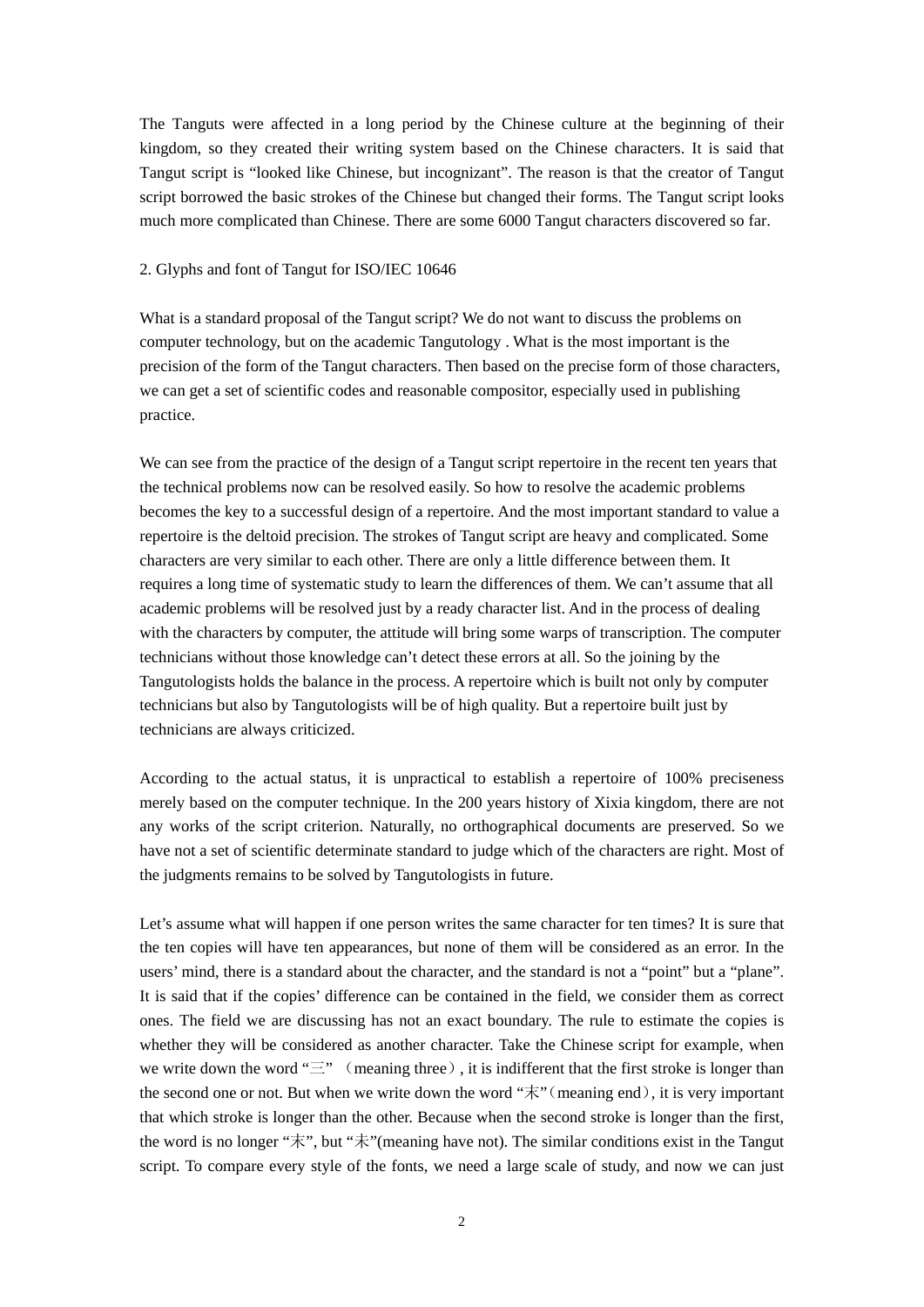depend on the experience of the scholars. If there are not philologists, we will be misled by these similarities.

Moreover, we must consider the styles of the fonts carefully. There are kinds of styles of Tangut script, and they all imitated those of the Chinese fonts. Mostly, the Tangut block-printings and the fine manuscripts adopt the regular script, the roughly manuscripts adopt the running hand and others adopt the cursive hand. Now some Tangut script repertories use two fonts, the "Song script" and the regular script. But according to the cultural relics, the "Song script" was never used in the Tangut monuments. So people have to change the strokes of the regular script into imitation of the "Song script". It makes the fonts a very strange looking. We have the Chinese "Song script" in the history but such a style of the Tangut script never existed in the history. So most of the Tangutologists consider that we can't ignore the history and the precision of the script to fabricate some styles like "Song script". The perfect repertoire ought to include only the regular script and every character is not be transcribed by any modern people but must come from the Tangut originals.

At last, let's discuss the practice of the script. Now there are some repertories are accepted by the Tangutologists, including those of the Tokyo Foreign language University, Ningxia Academy of Social Sciences, Computer Centre of the Ningxia University, and some ones merely for practice, such as those of the Centre of Tangut Studies of the Ningxia University, Institute of Linguistics of Academia Sinica, and those of the Kyoto University and so on. These repertories are used in publishing. And their practicability is certificated by the scholars.

3. Some obvious mistakes in WG2N3297.

#### 3.1. Wrong glyphs



If you look at the most right glyph, the so called Song style glyph absolutely does not exit in the founded Tangut literatures and is in fact fabricated. The inexistent typeface causes wrong glyphs in the proposal. The right dot is placed at wrong location and the 2 strokes at left corner shall be connected as one stroke.

Apparently, the mistakes are introduced by font designers for the reason of lack of knowledge of Tangut script. Thus, we believe that the assistance of Tangutologists were absent when WG2N3297 was prepared. We still are reviewing the code charts of WG2N3297.

3.2. Inexistent typeface of Tangut shall not be used in ISO/IEC 10646